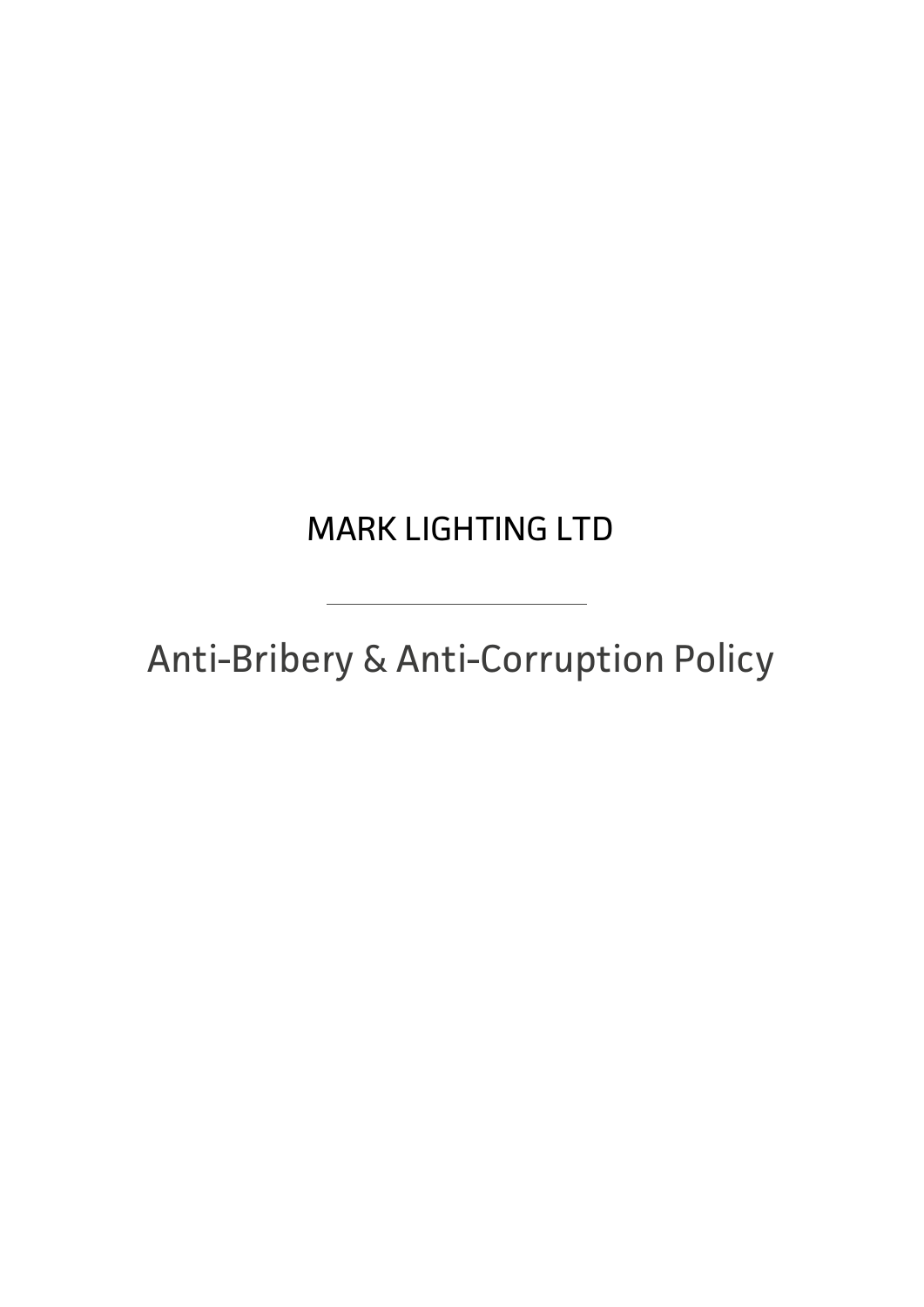# **Contents**

| 1.  |                                                                   |  |  |  |  |
|-----|-------------------------------------------------------------------|--|--|--|--|
| 2.  |                                                                   |  |  |  |  |
| 3.  |                                                                   |  |  |  |  |
| 4.  |                                                                   |  |  |  |  |
| 5.  |                                                                   |  |  |  |  |
|     | a.                                                                |  |  |  |  |
|     | b.                                                                |  |  |  |  |
|     | $\mathbf{c}$ .                                                    |  |  |  |  |
|     | d.                                                                |  |  |  |  |
| 6.  |                                                                   |  |  |  |  |
| 7.  |                                                                   |  |  |  |  |
|     |                                                                   |  |  |  |  |
|     | <b>b.</b> What to do if you area victim of bribery or corruption7 |  |  |  |  |
|     | c.                                                                |  |  |  |  |
| 8.  |                                                                   |  |  |  |  |
| 9.  |                                                                   |  |  |  |  |
| 10. |                                                                   |  |  |  |  |
|     |                                                                   |  |  |  |  |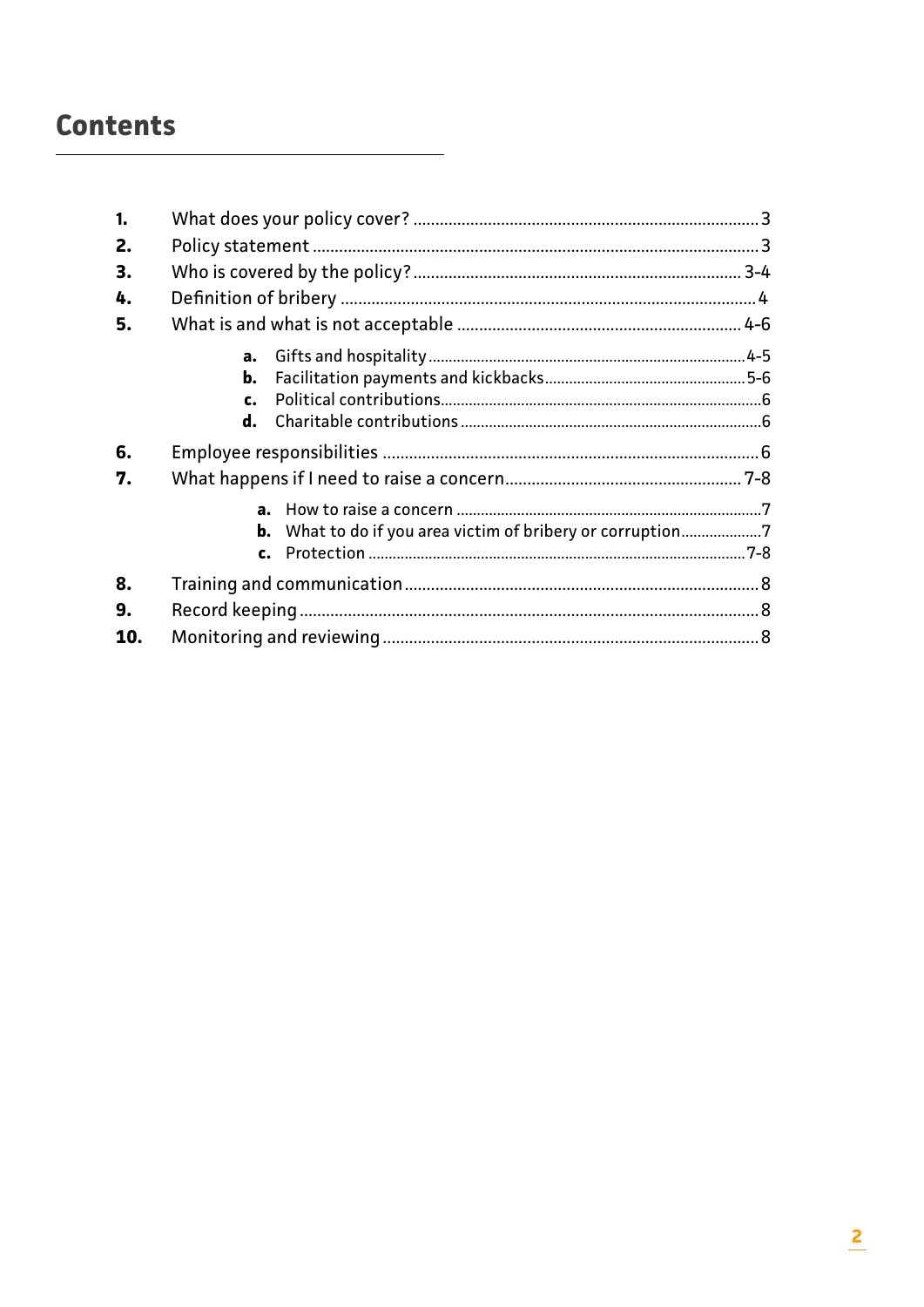# **1. What does your policy cover?**

**1.1** This anti-bribery policy exists to set out the responsibilities of MARK LIGHTING LTD and those who work for us in regards to observing and upholding our zero-tolerance position on bribery and corruption.

**1.2** It also exists to act as a source of information and guidance for those working for MARK LIGHTING LTD . It helps them recognise and deal with bribery and corruption issues, as well as understand their responsibilities.

# **2. Policy statement**

**2.1** MARK LIGHTING LTD is committed to conducting business in an ethical and honest manner, and is committed to implementing and enforcing systems that ensure bribery is prevented. MARK LIGHTING LTD has zero-tolerance for bribery and corrupt activities. We are committed to acting professionally, fairly, and with integrity in all business dealings and relationships, wherever in the country we operate. is anti-bribery policy exists to set out the responsibilities of MARK LIGHTING LTD<br>hose who work for us in regards to observing and upholding our zero-tolerance<br>on on on bribery and corruption.<br>Has exists to act as a sourc

**2.2** MARK LIGHTING LTD will constantly uphold all laws relating to anti-bribery and corruption in all the jurisdictions in which we operate. We are bound by the laws of the UK, including the Bribery Act 2010, in regards to our conduct both at home and abroad.

**2.3** MARK LIGHTING LTD recognises that bribery and corruption are punishable by up to ten years of imprisonment and a fine. If our company is discovered to have taken part in corrupt activities, we may be subjected to an unlimited fine, be excluded from tendering for public contracts, and face serious damage to our reputation. It is with this in mind that we commit to preventing bribery and corruption in our business, and take our legal responsibilities seriously.

# **3. Who is covered by the policy?**

**3.1** This anti-bribery policy applies to all employees (whether temporary, fixed-term, or permanent), consultants, contractors, trainees, seconded staff, home workers, casual workers, agency staff, volunteers, interns, agents, sponsors, or any other person or persons associated with us (including third parties), or any of our subsidiaries or their employees, no matter where they are located (within or outside of the UK). The policy also applies to Officers, Trustees, Board, and/or Committee members at any level.

**3.2** In the context of this policy, third-party refers to any individual or organisation our company meets and works with. It refers to actual and potential clients, customers, suppliers, distributors, business contacts, agents, advisers, and government and public bodies – this includes their advisors, representatives and officials, politicians, and public parties.

**3.3** Any arrangements our company makes with a third party is subject to clear contractual terms, including specific provisions that require the third party to comply with minimum standards and procedures relating to anti-bribery and corruption.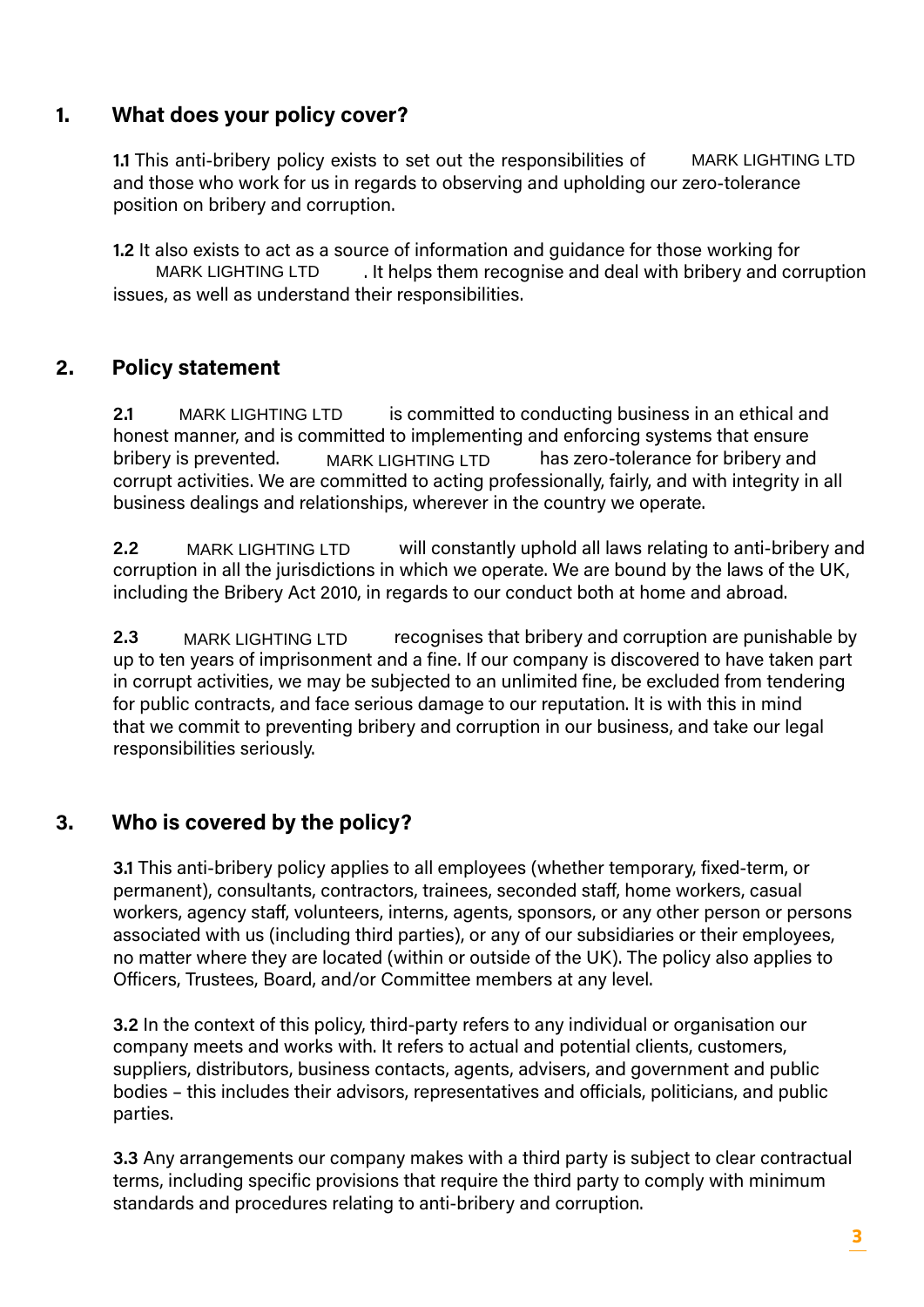# **4. Definition of bribery**

**4.1** Bribery refers to the act of offering, giving, promising, asking, agreeing, receiving, accepting, or soliciting something of value or of an advantage so to induce or influence an action or decision.

**4.2** A bribe refers to any inducement, reward, or object/item of value offered to another individual in order to gain commercial, contractual, regulatory, or personal advantage.

**4.3** Bribery is not limited to the act of offering a bribe. If an individual is on the receiving end of a bribe and they accept it, they are also breaking the law.

**4.4** Bribery is illegal. Employees must not engage in any form of bribery, whether it be directly, passively (as described above), or through a third party (such as an agent or distributor). They must not bribe a foreign public official anywhere in the world. They must not accept bribes in any degree and if they are uncertain about whether something is a bribe or a gift or act of hospitality, they must seek further advice from the company's compliance manager.

## **5. What is and what is NOT acceptable**

**5.1** This section of the policy refers to 4 areas:

- Gifts and hospitality.
- Facilitation payments.
- Political contributions.
- Charitable contributions.

#### **5.2 Gifts and hospitality**

accepts normal and appropriate gestures of hospitality and goodwill (whether given to/received from third parties) so long as the giving or receiving of gifts meets the following requirements: MARK LIGHTING LTD

- **a.** It is not made with the intention of influencing the party to whom it is being given, to obtain or reward the retention of a business or a business advantage, or as an explicit or implicit exchange for favours or benefits.
- **b.** It is not made with the suggestion that a return favour is expected.
- **c.** It is in compliance with local law.
- **d.** It is given in the name of the company, not in an individual's name.
- **e.** It does not include cash or a cash equivalent (*e.g.* a voucher or gift certificate).
- **f.** It is appropriate for the circumstances (*e.g.* giving small gifts around Christmas or as a small thank you to a company for helping with a large project upon completion).
- **g.** It is of an appropriate type and value and given at an appropriate time, taking into account the reason for the gift.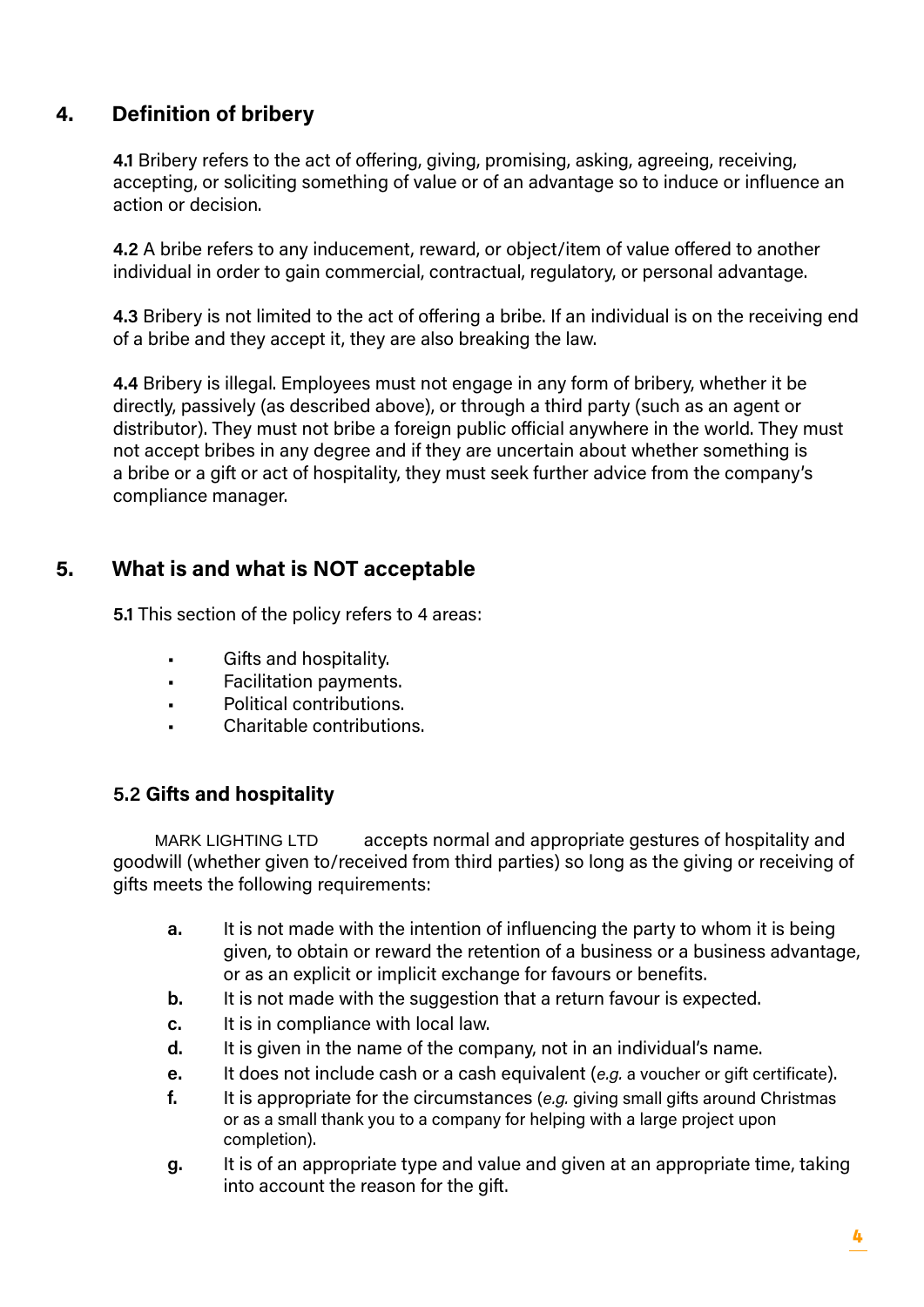- **h.** It is given/received openly, not secretly.
- **i.** It is not selectively given to a key, influential person, clearly with the intention of directly influencing them.
- **j.** It is not above a certain excessive value, as pre-determined by the company's compliance manager (usually in excess of £100).
- **k.** It is not offer to, or accepted from, a government official or representative or politician or political party, without the prior approval of the company's compliance manager.

**5.3** Where it is inappropriate to decline the offer of a gift (i.e. when meeting with an individual of a certain religion/culture who may take offence), the gift may be accepted so long as it is declared to the compliance manager, who will assess the circumstances.

**5.4** MARK LIGHTING LTD recognises that the practice of giving and receiving business gifts varies between countries, regions, cultures, and religions, so definitions of what is acceptable and not acceptable will inevitably differ for each.

**5.5** As good practice, gifts given and received should always be disclosed to the compliance manager. Gifts from suppliers should always be disclosed.

**5.6** The intention behind a gift being given/received should always be considered. If there is any uncertainty, the advice of the compliance manager should be sought.

## **5.7 Facilitation Payments and Kickbacks**

MARK LIGHTING LTD does not accept and will not make any form of facilitation payments of any nature. We recognise that facilitation payments are a form of bribery that involves expediting or facilitating the performance of a public official for a routine governmental action. We recognise that they tend to be made by low level officials with the intention of securing or speeding up the performance of a certain duty or action. MARK LIGHTING LTD<br>ess gifts varies between<br>is acceptable and not ac<br>s good practice, gifts giv<br>ger. Gifts from suppliers<br>he intention behind a gift<br>ncertainty, the advice of<br>**acilitation Payments**<br>MARK LIGHTING LTD<br>mark LI

**5.8** MARK LIGHTING LTD does not allow kickbacks to be made or accepted. We recognise that kickbacks are typically made in exchange for a business favour or advantage.

**5.9** MARK LIGHTING LTD recognises that, despite our strict policy on facilitation payments and kickbacks, employees may face a situation where avoiding a facilitation payment or kickback may put their/their family's personal security at risk. Under these circumstances, the following steps must be taken:

- **a.** Keep any amount to the minimum.
- **b.** Ask for a receipt, detailing the amount and reason for the payment.
- **c.** Create a record concerning the payment.
- **d.** Report this incident to your line manager.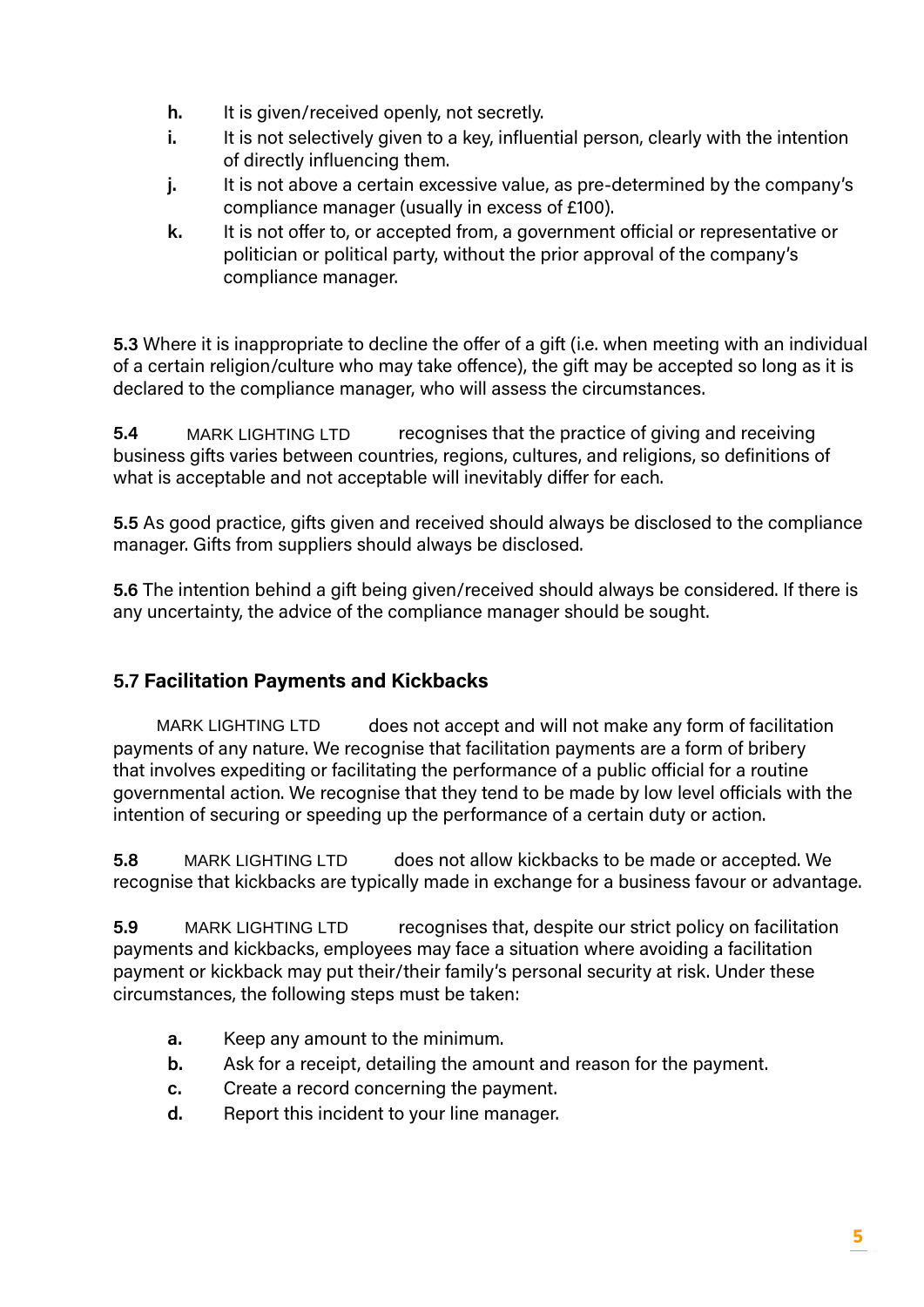### **5.10 Political Contributions**

MARK LIGHTING LTD will not make donations, whether in cash, kind, or by any other means, to support any political parties or candidates. We recognise this may be perceived as an attempt to gain an improper business advantage.

#### **5.11 Charitable Contributions**

MARK LIGHTING LTD accepts (and indeed encourages) the act of donating to charities – whether through services, knowledge, time, or direct financial contributions (cash or otherwise) – and agrees to disclose all charitable contributions it makes.

**5.12** Employees must be careful to ensure that charitable contributions are not used to facilitate and conceal acts of bribery.

**5.13** We will ensure that all charitable donations made are legal and ethical under local laws and practices, and that donations are not offered/made without the approval of the compliance manager. MARK LIGHTING LTD<br>
will not make donations, w<br>
means, to support any political parties or candidates<br>
eived as an attempt to gain an improper business adv<br> **Charitable Contributions**<br>
MARK LIGHTING LTD accepts (and indeed

#### **6. Employee Responsibilities**

**6.1** As an employee of MARK LIGHTING LTD, you must ensure that you read, understand, and comply with the information contained within this policy, and with any training or other anti-bribery and corruption information you are given.

**6.2** All employees and those under our control are equally responsible for the prevention, detection, and reporting of bribery and other forms of corruption. They are required to avoid any activities that could lead to, or imply, a breach of this anti-bribery policy.

**6.3** If you have reason to believe or suspect that an instance of bribery or corruption has occurred or will occur in the future that breaches this policy, you must notify the compliance manager.

**6.4** If any employee breaches this policy, they will face disciplinary action and could face dismissal for gross misconduct. MARK LIGHTING LTD has the right to terminate a contractual relationship with an employee if they breach this anti-bribery policy.

## **7. What happens if I need to raise a concern?**

**7.1** This section of the policy covers 3 areas:

- **a.** How to raise a concern.
- **b.** What to do if you are a victim of bribery or corruption.
- **c.** Protection.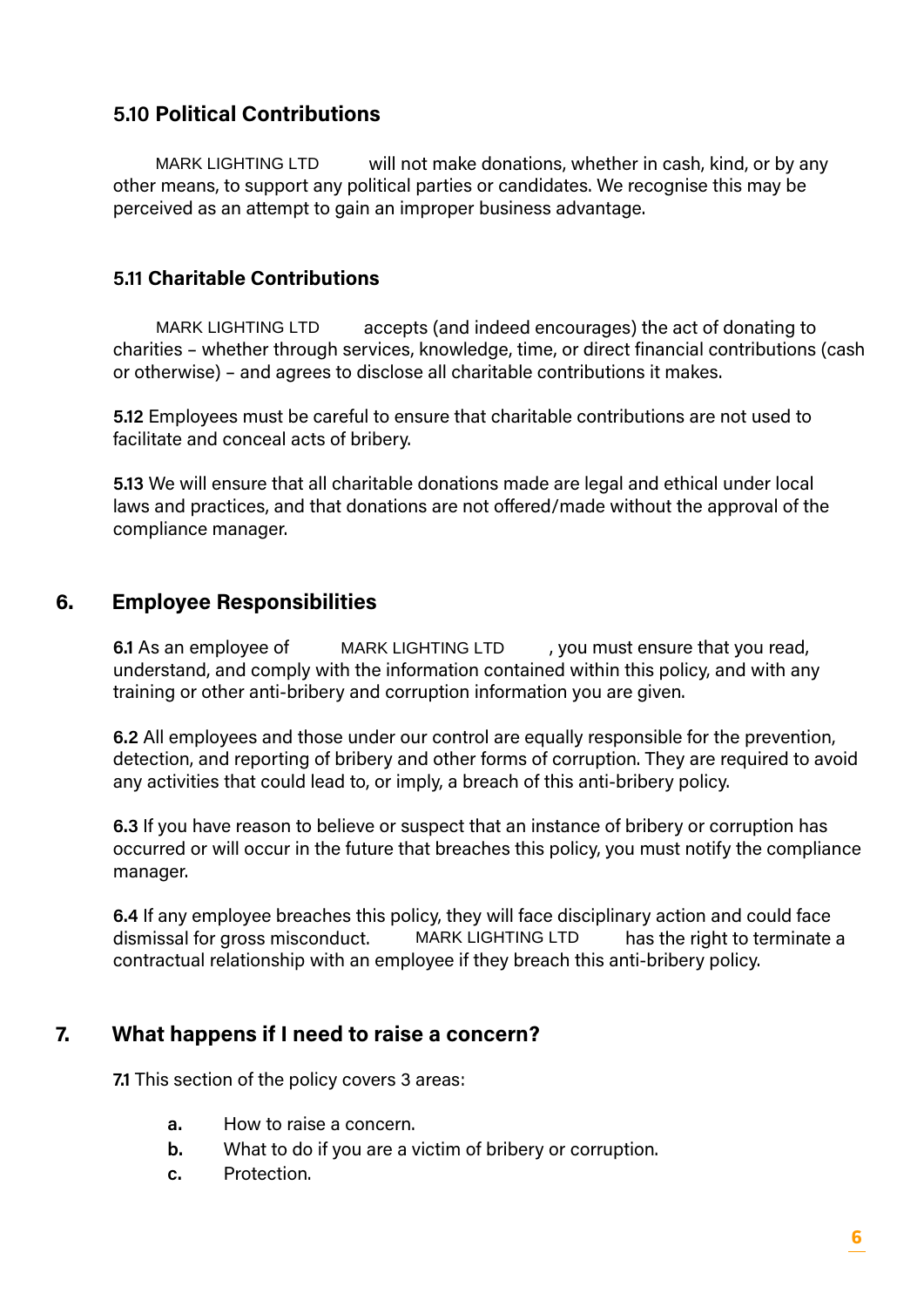#### **7.2 How to raise a concern**

If you suspect that there is an instance of bribery or corrupt activities occurring in relation to MARK LIGHTING LTD, you are encouraged to raise your concerns at as early a stage as possible. If you're uncertain about whether a certain action or behaviour can be considered bribery or corruption, you should speak to your line manager, the compliance manager, the director, or the Head of Governance and Legal.

**7.3** MARK LIGHTING LTD will familiarise all employees with its whistleblowing procedures so employees can vocalise their concerns swiftly and confidentially.

#### **7.4 What to do if you are a victim of bribery or corruption**

You must tell your compliance manager as soon as possible if you are offered a bribe by anyone, if you are asked to make one, if you suspect that you may be bribed or asked to make a bribe in the near future, or if you have reason to believe that you are a victim of another corrupt activity.

#### **7.5 Protection**

If you refuse to accept or offer a bribe or you report a concern relating to potential act(s) of bribery or corruption, MARK LIGHTING LTD understands that you may feel worried about potential repercussions. MARK LIGHTING LTD will support anyone who raises concerns in good faith under this policy, even if investigation finds that they were mistaken. MARK LIGHTING LTD<br>as possible. If you're uncertain about whether a cred bribery or corruption, you should speak to yo<br>t, the director, or the Head of Governance and Le<br>MARK LIGHTING LTD will familiarise all emp<br>mes so empl

**7.6** MARK LIGHTING LTD will ensure that no one suffers any detrimental treatment as a result of refusing to accept or offer a bribe or other corrupt activities or because they reported a concern relating to potential act(s) of bribery or corruption.

**7.7** Detrimental treatment refers to dismissal, disciplinary action, treats, or unfavourable treatment in relation to the concern the individual raised.

**7.8** If you have reason to believe you've been subjected to unjust treatment as a result of a concern or refusal to accept a bribe, you should inform your line manager or the compliance manager immediately.

#### **8. Training and communication**

**8.1** MARK LIGHTING LTD will provide training on this policy as part of the induction process for all new employees. Employees will also receive regular, relevant training on how to adhere to this policy, and will be asked annually to formally accept that they will comply with this policy.

**8.2** MARK LIGHTING LTD 's anti-bribery and corruption policy and zero-tolerance attitude will be clearly communicated to all suppliers, contractors, business partners, and